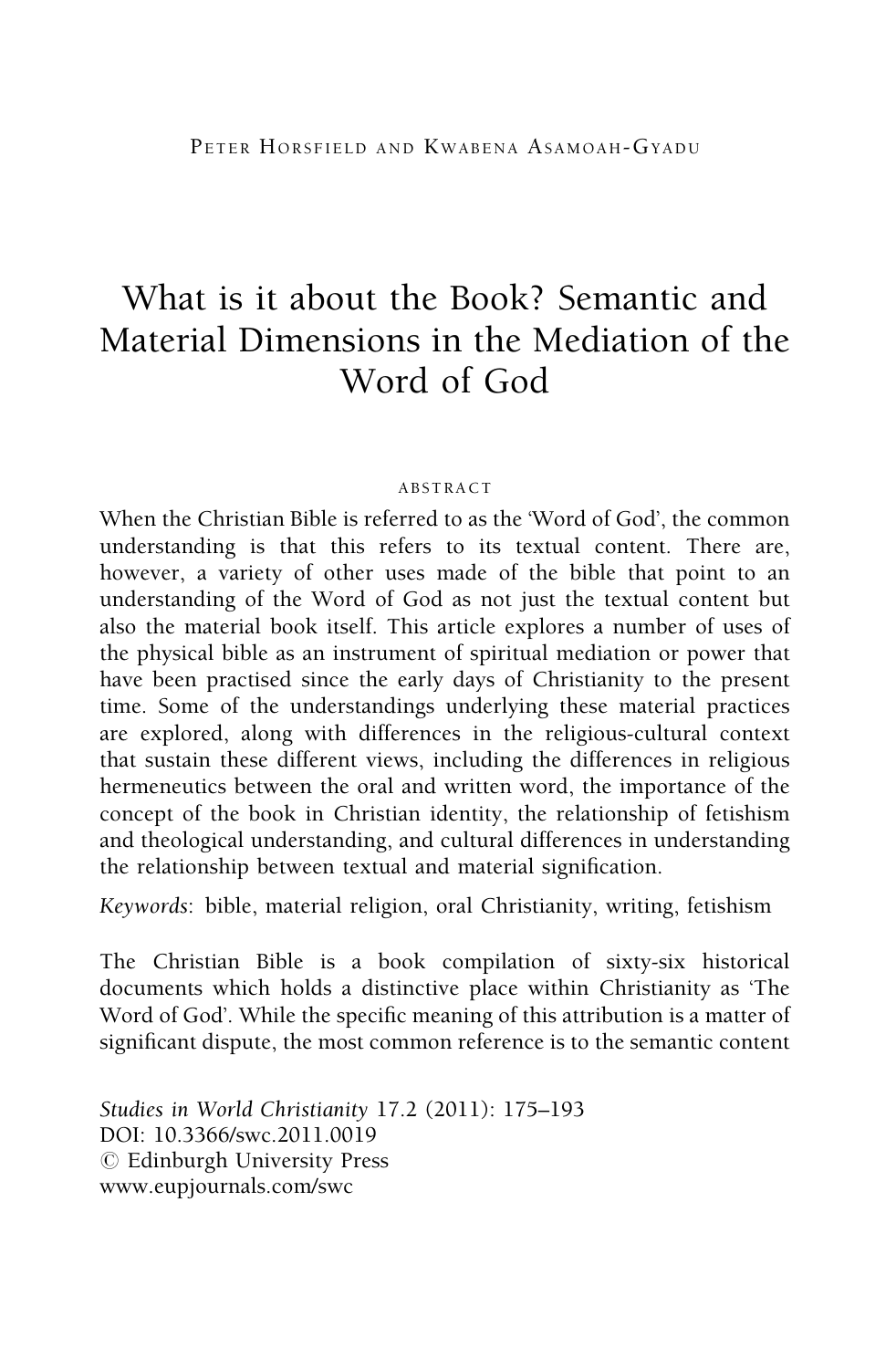of the text as a written record of God's self-disclosure to people in the past and a distinctive reference point and agent of the ongoing self-disclosure of God to people in the present.

It is a widespread Christian belief that the textual content of the Bible conveys divinely significant meaning to people of all ages in all contexts and situations. This belief underlies the vast amount of time and energy that has been expended throughout Christian history on this textual signification: establishing the definitive content of the text, preserving and reproducing it, and interpreting the meaning of that content to the numerous issues and contexts within which Christianity finds itself. Because the Bible is a diverse collection of texts whose writing, editing and compilation stretched over 1,000 years and over a variety of cultural contexts, the potential for disagreement on these textual questions is inexhaustible.

However, recurring through Christian practice from very early in the history of Christianity and largely unaddressed in biblical, textual and media studies, are a number of uses of the Bible as 'the Word of God' based not on the reading and exegesis of its textual content but on the physical use of its material form including its talismanic uses. These uses are based not primarily on textual signification but on what Engelke calls 'a signification of the book' (Engelke 2009: 84, 89, 93). A number of historical instances of these uses can be noted.

One was the use of the book as a defense against evil. John Chrysostom (347–407), for example, described the scriptures as 'divine charms' and refers without criticism to a popular practice and conviction at the time that 'the devil will not dare approach a house where a Gospel book is lying, much less will any spirit or any sort of sin ever touch or enter a soul which bears about it such sentiments as it contains.' (Hom in John 32) Chrysostom also refers in a supportive way to another popular view that hanging the gospel on one's bed, with an adjacent coffer in which to place money, was an effective defense against the devil (Hom in Eph ad Cor: 43.7).

Chrysostom refers to the widespread and popular practice of carrying scripture verses around one's neck as amulets. Small extracts of scripture written on small pieces of papyri for this purpose have been found in archaeological explorations. The practice was apparently sufficiently widespread that the Council of Laodicea in 360 explicitly forbade clergy from engaging in the practice.

They who are of the priesthood, or of the clergy, shall not be magicians, enchanters, mathematicians, or astrologers; nor shall they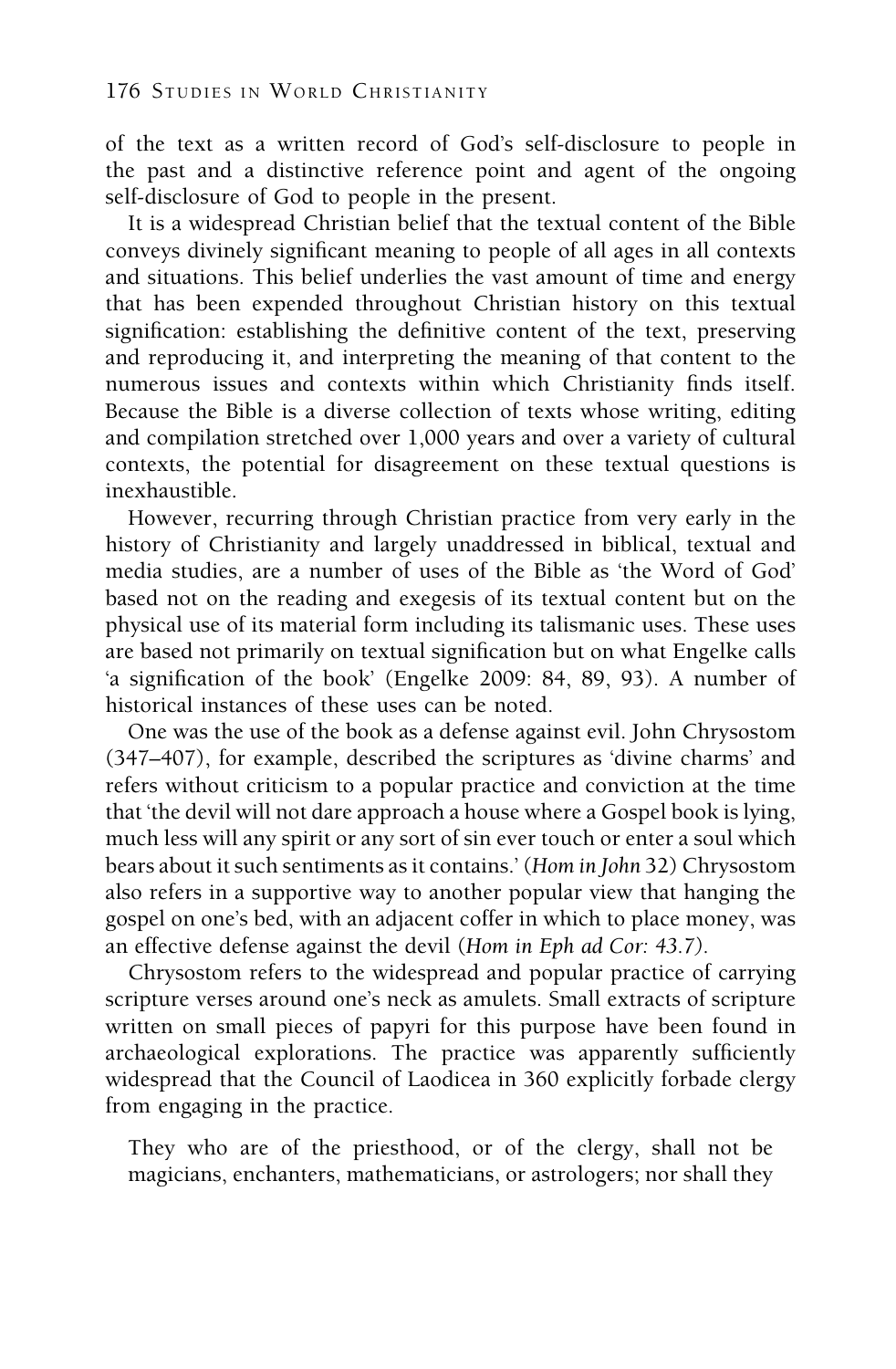make what are called amulets, which are chains for their own souls. And those who wear such, we command to be cast out of the Church. (Canon 36)

The bible or parts of it were also seen as effective as a health cure. Even the profound and influential fifth-century theologian Augustine considered it permissible in case of a headache to sleep with a copy of the Gospel of John under one's pillow.

Seeking divine guidance or an omen by randomly opening the book of scripture and blindly selecting a passage was a common practice, reflecting a widespread perception of the material text as being supernaturally endowed. A variety of instances from the fourth and later centuries are recorded where the chance overhearing of a text was taken as a personal omen, such as in the case of Augustine's call. The random consultation of a scriptural book for a personal directive, message or prediction was also common and a Christian adaptation of a fairly widespread cultural practice. Some surviving texts show a Christian adaptation of an ancient Greek oracle book known as the Sortes Astrampsychi, which provided a list of questions and sets of numbers linked to bible verses from which one drew an answer. Augustine expresses his opinion of such a use in one of his epistles: 'I do not like this custom,' though he adds, 'Although it could be wished that they do this rather than run around consulting demons' (Ep 55.37).

It is common for those educated in modern biblical, textual or theological studies to dismiss such practices as exceptional and inconsequential, seeing them as reflecting ignorance, superstition, or a magical view of the world that is incongruous with an 'intelligent' understanding of what a text is. It is common therefore for such material practices to be dismissed, discouraged or even condemned as un-Christian. Despite their censure and condemnation, such material practices have persisted within Christianity and continue today.

More recent critical perspectives on hegemonic practices in text and discourse have drawn attention to how what is presented as 'normal' practice is often only one option among a number of options, but is given heightened credence and authority by its association with powerful groups and discursive practices that work constantly to recreate particular constructed perspectives and practices as how things 'naturally' are.

In the case of the Christian Bible, the normalised view is that one gets meaning and religious benefit from the Bible by rational processes of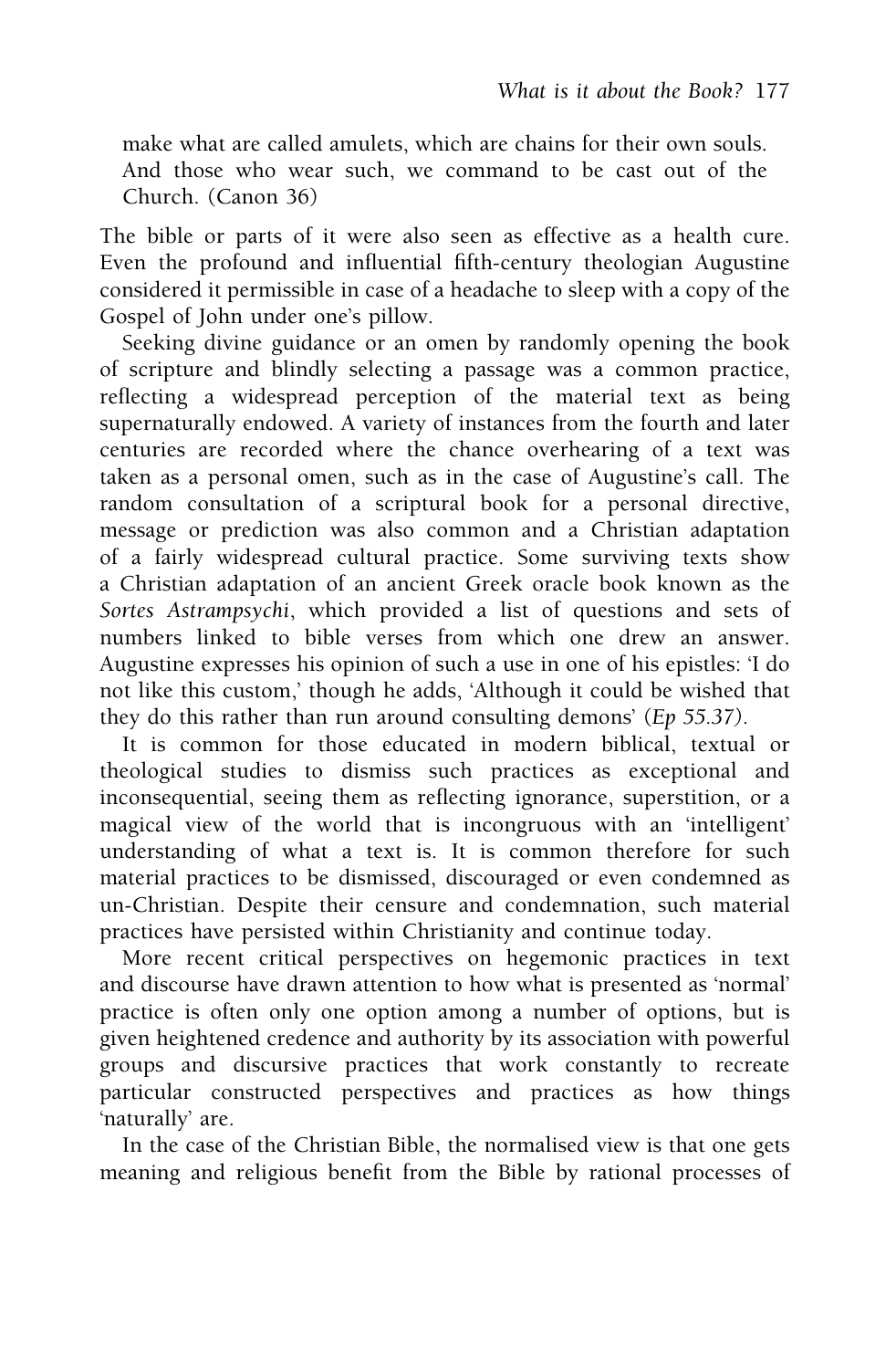reading and systematically interpreting the semantic content of the text. But if there are a significant number of Christians, both in the past and the present, who appropriate benefit from the Bible by material rather than semantic practices, to what extent should such practices be recognised as legitimate 'Christian uses of the Bible'? To what extent do these material uses provoke consideration of possible hegemonies that have operated within Christianity to normalise particular practices through ab-normalising others.

This article explores this issue by asking the preliminary question, what is going on in material uses of the book of the Bible?

## FROM ORAL WORDS TO WRITTEN WORD

One area of investigation lies in what takes place in religious experience in the transition from the presence but transience of spoken words to the permanence but distance of words when they are written. Significant work has been done on the different character of the word as spoken and the word as written (see for example, Finnegan 1988; Goody 1987; Ong 1967). A number of issues suggest themselves for their relevance to this issue.

One is how the power and presence of God are generated within the two modes of communication. In the spoken word, power is inherent in the dynamic constellation of the words spoken and received in a particular lived context by a speaker who is present. When these spoken words are reproduced in an external, permanent written form that are separate from the speaker, the written words need to be enlivened in some way to recover that same dynamism or power that is present in the physical stimulation of the oratorical performance.

When the written Bible is touted as 'The Word of God,' a practical issue therefore needs to be addressed, that is, how does God become a present reality or experienced as a power that can make things happen, when God is accessed through a lifeless text? This need for the written text to be enlivened or to become credible constantly emerges as a practical and theoretical issue throughout Christian history.

Sawicki, for example, explores the power dimensions of this in her analysis of the contests that took place between the oral prophets and the teachers in the early decades of the Christian movement. In Sawicki's analysis, the early Christian oral prophets carried the tradition within themselves and mediated the word and presence of God as a real-time experience through their performance of the word. Their spoken words evoked 'the presence, power and life of the once-crucified Jesus' and their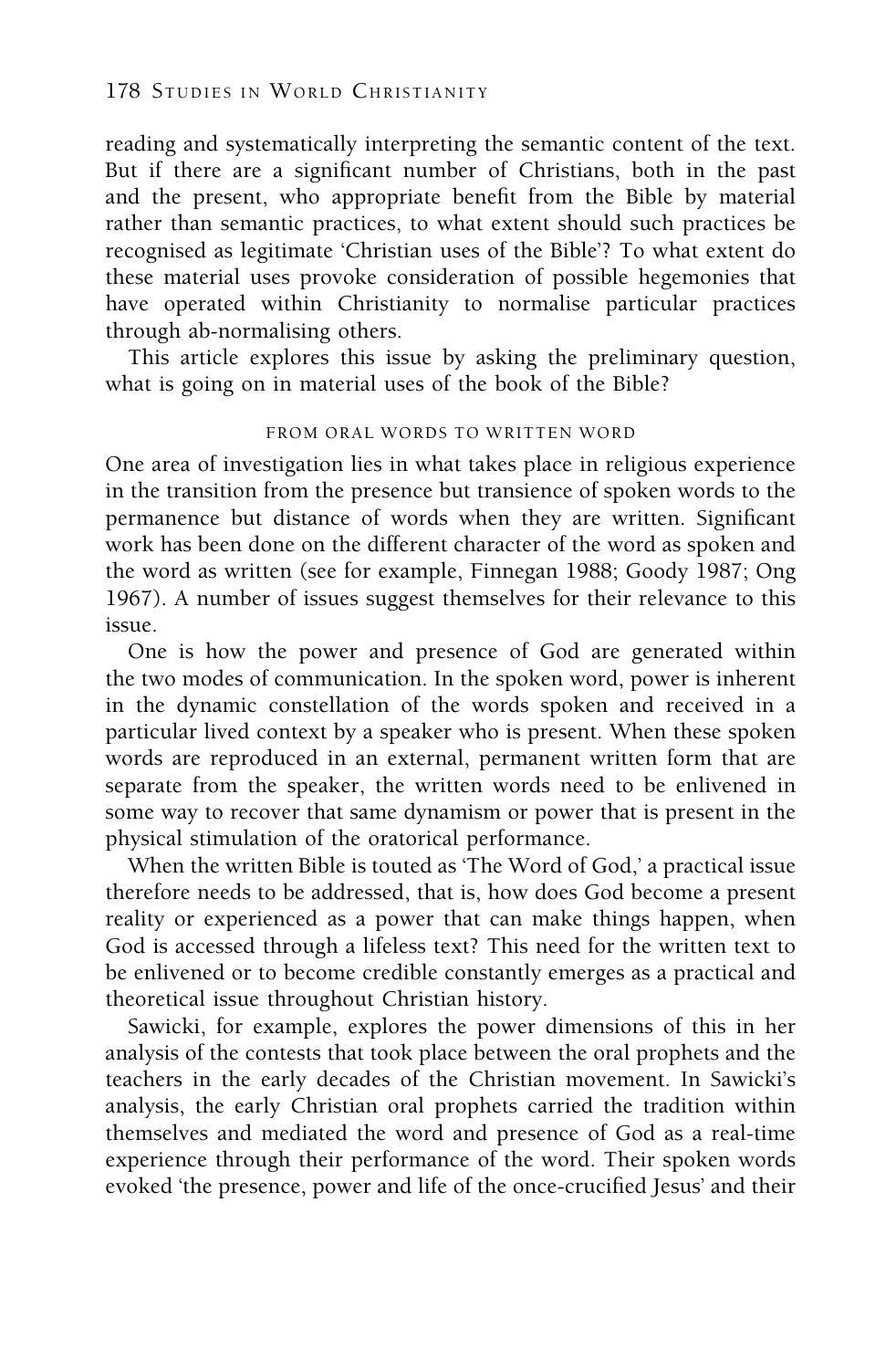actions validated the truth of what they were saying by performing miracles and works of wonder which were attributed to Jesus being alive in them (Sawicki 1994: 86).

The literate teachers of early Christianity offered a different approach and media experience of the Word of God, reflecting aspects of Jewish Rabbinic and Greek paedeia practice, which was an incorporation of written text with oral discourse. Sawicki (1994: 84, 89, 93) paints the following picture:

Teaching, for Matthew, entails the present application of reliable past words. Matthew's Gospel presents itself as an authoritative teaching text for the Christian community. Moreover, it presupposes that it, as a text, will be administered by a corps of Christian teachers – for whose governance it takes the trouble to encode some stern directives ... In short, Matthew's advice to those who want to see the Risen Lord is to follow Jesus' teachings, trusting that the Lord is there in the person of the needy. To find out what Jesus' teachings are, one consults a teacher, who consults Matthew's text ... While prophets might be able to evoke occasional intense experiences of the Risen Lord, teachers know the whereabouts of Jesus in the everyday.

This written-media-based hermeneutic method is reproduced in the common Protestant understanding of the threefold nature of the Word of God. The text of the Bible (the written Word), is brought to life for people in the words of the preacher (the proclaimed word), and responded to with obedience by the people (the lived word). The power relationships invoked by such hermeneutics are reflected in the controls that have been imposed on performance of the scriptures at different times throughout Christian history. Having control of the book of the Bible has been a significant source of power and establishment of the clerical office. The one authorised to administer the text – to read, interpret and bring the written word to life – has most commonly been defined through authorisation by the institution, an assembly, not coincidentally, of those already authorised.

More than just a difference in style or method, therefore, the issue of how one brings life and relevance to the past tradition, now contained in written texts embodied in the holy book, has been the site of ongoing struggles between different media-based contenders for the exclusive rights to be the ones who shape the ongoing interpretation of the tradition and the power and resources associated with it.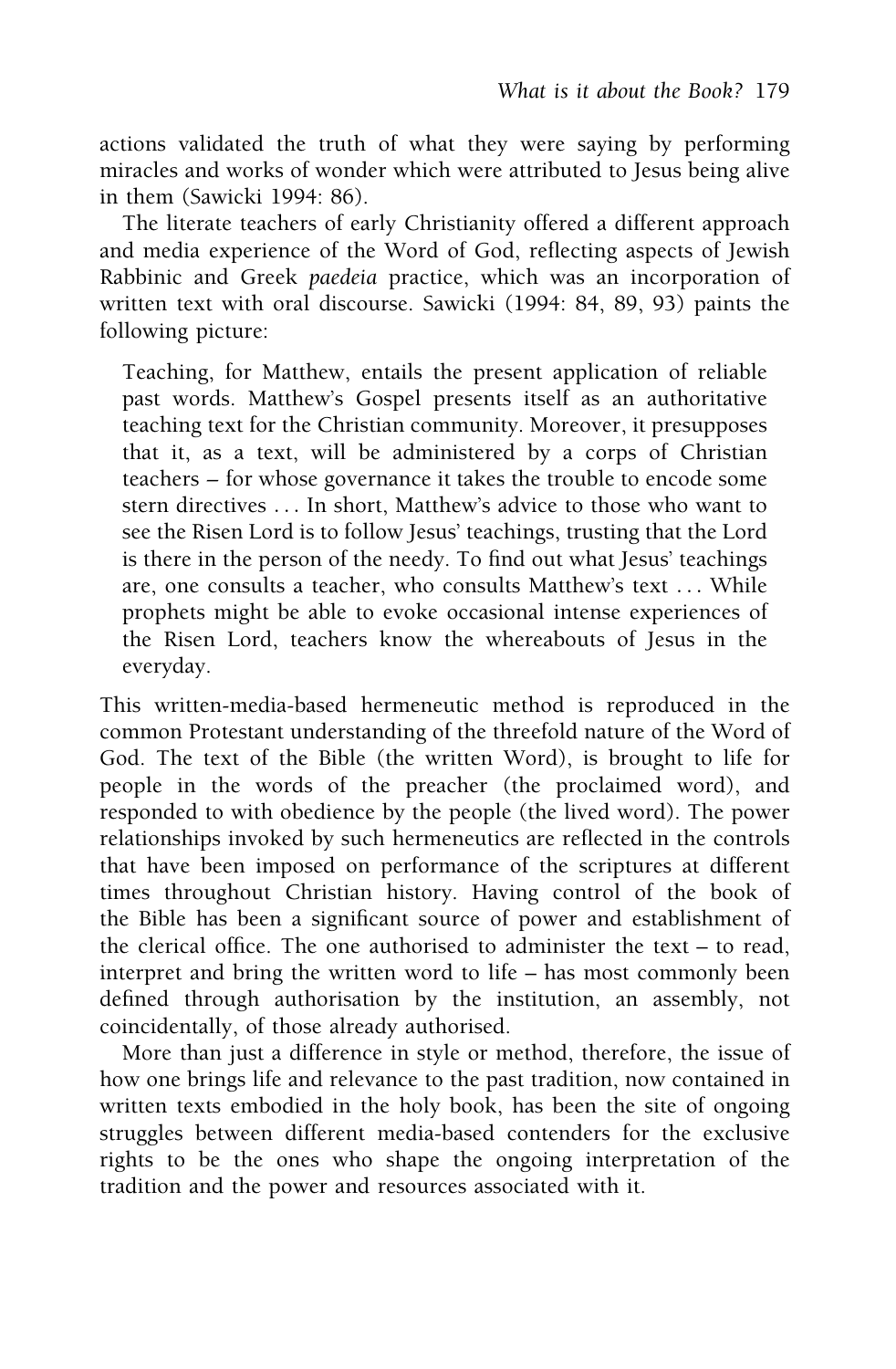## 180 STUDIES IN WORLD CHRISTIANITY

This ideological contest is illustrated by Matthew Engelke in his analysis of the practices of the Friday Masowe Apostolics, a group of loosely-affiliated churches that meet throughout Zimbabwe. In the early days of the movement in the 1930s, their founder Johane Masowe, rejected the significance of the Bible for Christian faith. While the identified reasons for this are varied and nuanced in their explanation, among them are the perception of the relative authority of the spoken and written word as mediators of divine reality, but also the ideological power exercised through the control of interpretation of the text, a control associated with the colonial enterprise.

The introduction of literacy set the groundwork, from the missionary point of view, for progress on a number of inextricably interconnected social, economic, and religious fronts. Literacy, then, was the key not only to Christianity but also its counterparts – commerce and civilisation ... As several apostolics remarked to me, missionaries presented the Bible as a bottom-line authority – something to which everyone could appeal for the truth. In practice, however, they manipulated the message of the Bible to support their own agendas and ideals. As one church elder put it, 'we learned that we could not trust the whites or their book.' (Engelke 2009)

Criticism, even derision, of the idea that the physical form of the Bible has power, by those whose concern and authority lies in the rational exposition of its content, can be seen to continue those early ideological, media-related contests between the physical, miracle-working approach of the prophets and the grammatical, text-based approach of the teachers.

To draw meaning and spiritual benefit from the words of something that is written requires an advanced level of literacy, not just to read, but also to be enlivened by textual semantics. As biblical interpretation and textual criticism of the twentieth century became more developed and sophisticated, to get practical help from the Bible's semantic content using textual means, one needed to become a sophisticated critical thinker. Horsfield recalls an occasion in the theological college in which he taught a professor of New Testament, who taught classes on sophisticated critical studies of the biblical texts, also running private sessions outside the classroom that taught students how to set aside this critical view when reading the biblical text in order to get 'spiritual' meaning from it.

For a significant number of others throughout the history of Christianity, it is apparent that the text is brought to life through the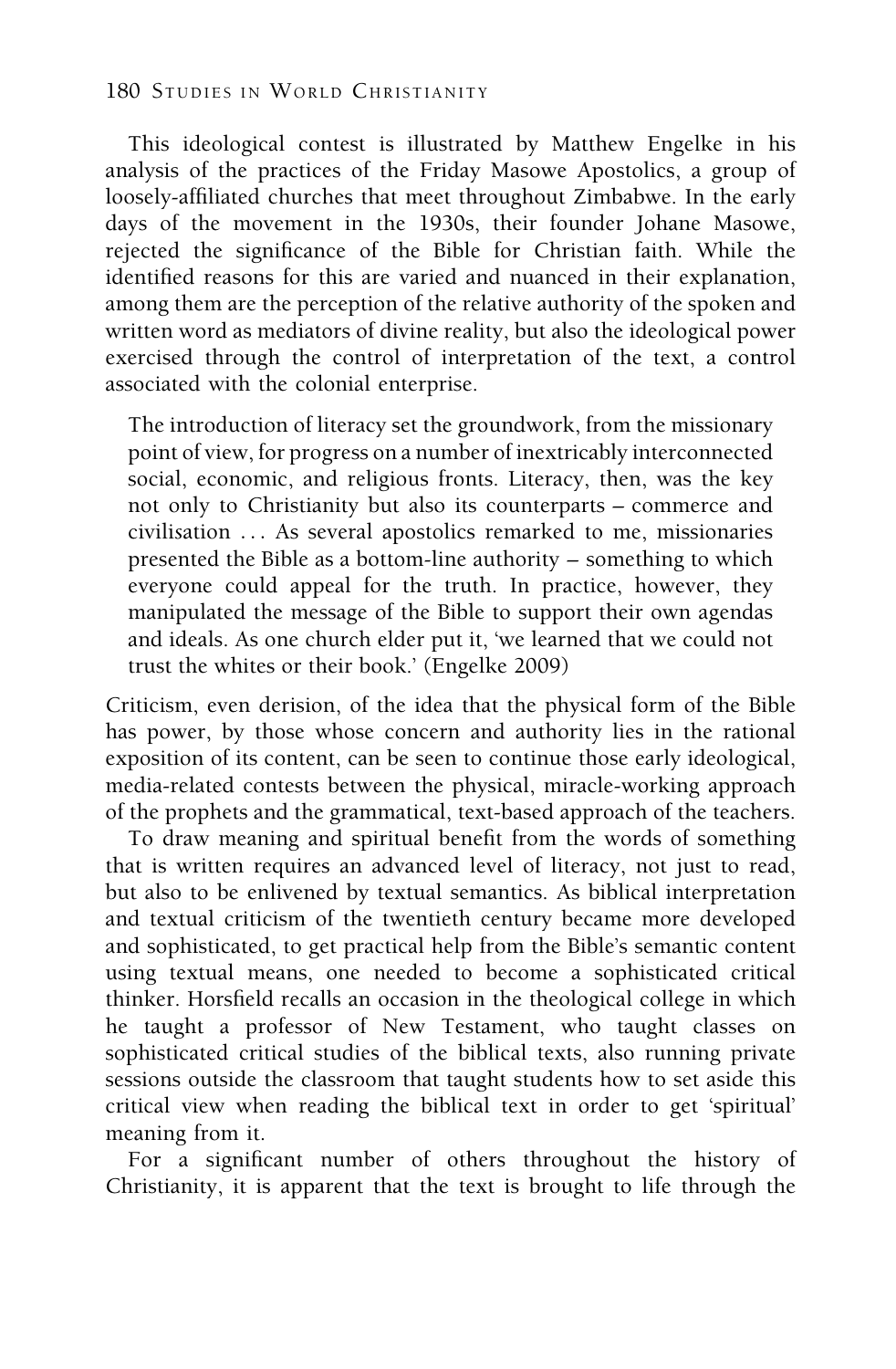performance of its materiality. In these practices, signification is shifted from the 'words' of the text to the 'word' of the book as a material form – 'the word of God'. In the same way that the rejection of the Christian scriptures by the Friday Masowe Apostolics was in part an act of subversion of the colonial powers, the performance of the material book of the Bible may be seen as a subversive act or resistance against clerical power or the power of those who claim an exclusivity in interpreting the meaning and distribution of divine power.

## THE PLACE OF THE CODEX IN THE CONSTRUCTION OF CHRISTIAN IDENTITY

The early Christian adoption of the papyrus codex was an important factor in the development of Christian writings into a scriptural book and a significant factor in the conflation of boundaries of its material and spiritual character. The material form of the codex was also a significant factor in the formation of Christian identity in the early centuries of the movement. One of the elements of Christianity that distinguished it from other religions of the time was not just the content of its texts but also the form in which they were reproduced.

The early codex was made up of sheets of papyrus bound together between covers, similar to our current bound book. As a manuscript form, it was neither new nor invented by Christianity. It had been developed several hundred years earlier and was in occasional use in Graeco-Roman society as a notebook or for pocket editions, but not for literary writings, for which it was considered unsuitable and for which the scroll was most commonly used. Christianity adapted the codex form rather than the scroll for circulation of its writings at a very early stage. All papyrus gospel fragments that have survived from the early centuries have been from codices.

A number of factors have been identified for Christian adoption of the codex as the primary medium for their writings. It suited the type of anthologised material that was characteristic of much of Christian literature, such as collections of letters and gospels. The codex could be written on two sides of the page, so that two or three scrolls could be integrated into one book, making it more economical to produce and use and less bulky for travellers and teachers to carry. Its relatively easy page-turning facility also made it easier to use and refer to when one was in debates or a speaking situation.

A strong case has been made that the widespread Christian adoption of the codex was linked to the material form of an early edition of the letters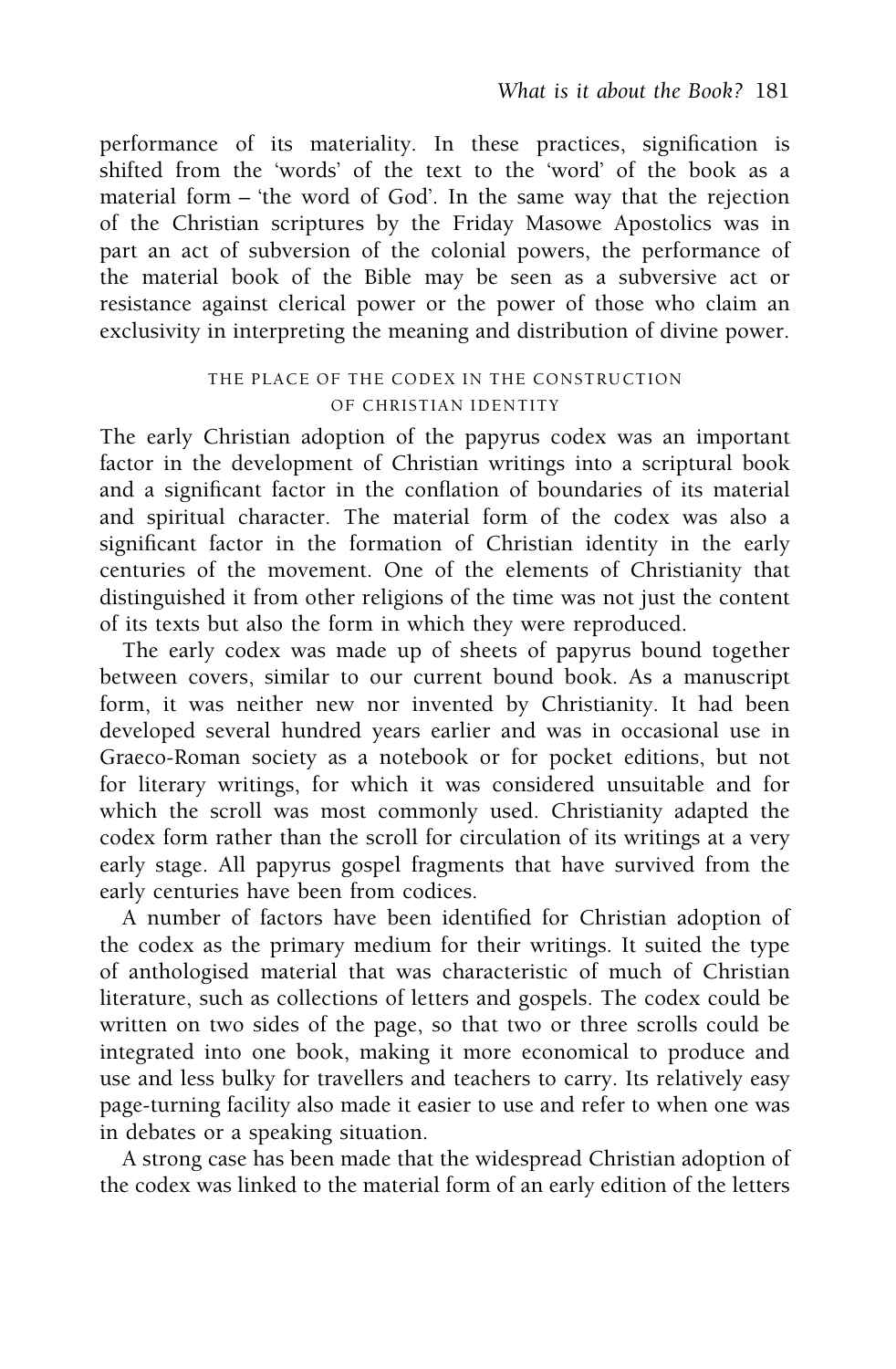of Paul being circulated and used as authoritative documents in the scattered development of Christian thought and practice. A secondcentury martyr story tells of six Christians from a small North African village who, during a time of state persecution, were summoned to the Roman Proconsul to disavow their Christian faith. When they came and appeared before him, the leader of the Christian group had with him a codex form of Paul's letters, translated into Latin, ready to be drawn on for explanation and defense. Though the Proconsul was reluctant to punish them and pleaded with them to disown their faith, the Christians refused and were executed.

Stories such as this reinforced the importance and emotional attachment to the codex as an important identity marker for Christianity as a religion of the book rather than just the text. The codex set Christianity apart culturally from groups such as other imperial religions and the literati, who did not adopt the codex for literary purposes until several centuries later.

In time, the authority of the text and the particularity of the form and the attachment to it led to a conflation of the contents and the form. As Gamble (1995) proposes, 'the authority of its content carried over to the kind of book in which it was transcribed, and thus the codex was powerfully promoted as the standard form of the Christian book'. Mitchell (2006) sees the extensiveness and widespread Christian use of the codex as making 'a distinctive mark on material culture in the realm of books.'

The codex was also a factor in the processes of canonisation of Christian scripture. The finalising of the canon was an ideologically driven process to preserve not only what Christianity was in the past but also how Christianity was to be seen in the future. A number of criteria influenced the selection, including the extent to which writings were being used by churches, the association of the writing with a prominent early leader and/or apostle, and the extent to which the writing reflected the ideological and cosmological positions of the dominant Catholic Party in relation to a number of issues that were under active debate within the Christian movement (Crossan 1998). A number of different writers and Church Councils over several centuries had expressed their opinions on lists of books considered to be scriptural, those considered as contenders, and those writings considered to be heretical. While there was common agreement on a number of books across these lists, a number, such as the Letter of James, the Letter to the Hebrews, and the Book of Revelation, still remained in dispute.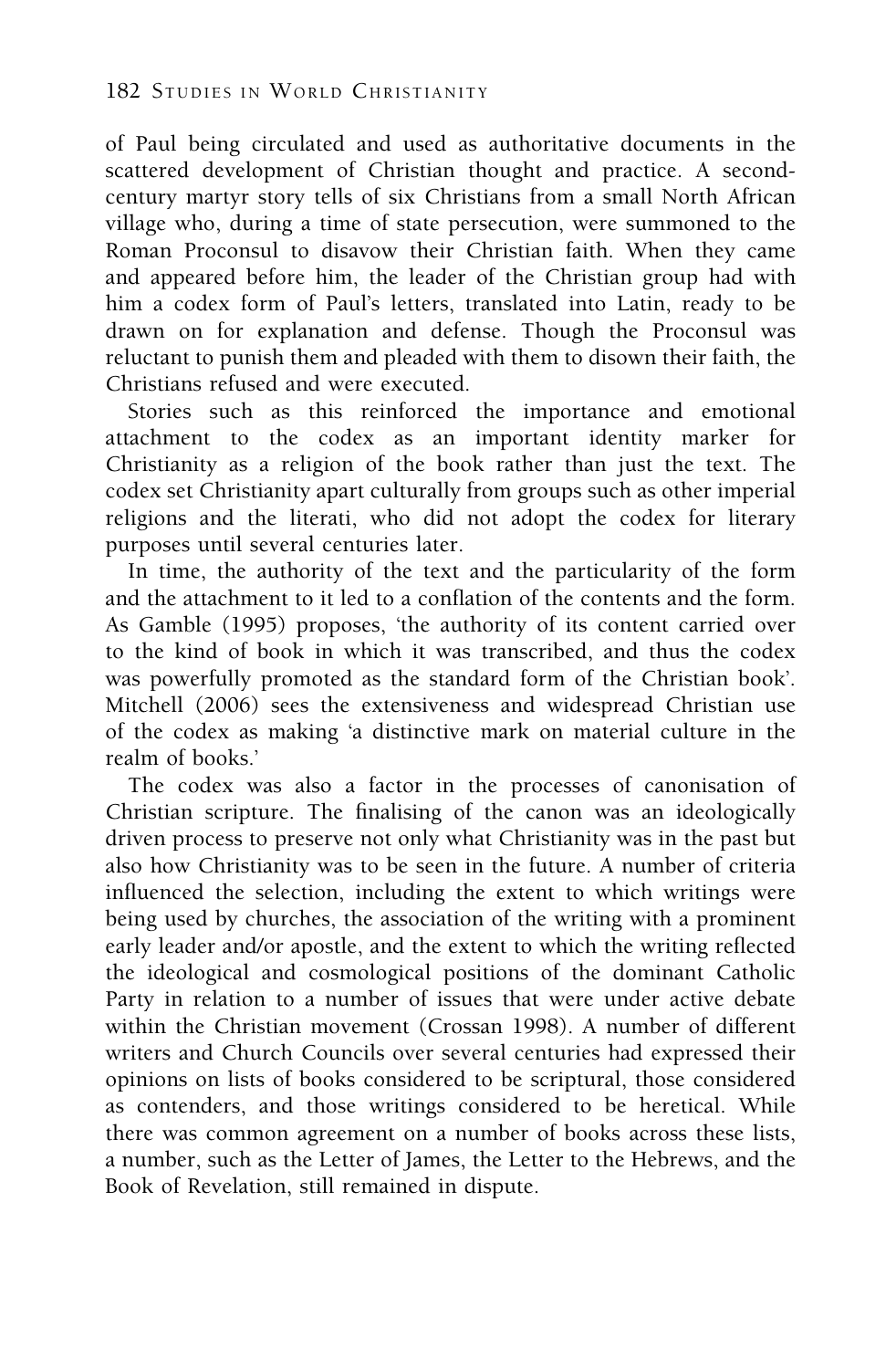These disputes were finally resolved in the early part of the fourth century, not on the basis of resolution of the outstanding questions of content, but by the production of a particular version of the book. In 332, the Roman Emperor Constantine, as part of his building program to establish Christianity as the official imperial religion, commissioned a large number of new bibles to be produced for placement in those churches. This major commissioning of fifty official copies of the whole Christian scriptures by the most powerful political figure of the known world had a number of significant consequences.

One was that it closed off any further discussion on the content of the Christian canon. What was to be the definitive 'Word of God' was resolved not by a church council but by the production of an artifact. From that point on no bishop would have dared use any other book as scripture apart from those used in the Emperor's bibles as decided by Eusebius. From that point on, Dungan observes, terminology about Christian writings changed. 'Where before scholars had spoken of "authentic," "spurious," "genuine," and "disputed" writings, now the terminology is dominated by two opposing terms: "canonical" (legal) and "non-canonical" (illegal).' (Dungan 2006)

A second consequence of this imperial action was the establishment of this body of Christian texts as a material artifact as well as an aid to devotion. The Bible acquired a utility in its form rather than simply its contents. While Jewish and Christian writings had been read as part of Christian worship since the earliest years of the Christian movement, the Emperor's bible project established the bible book as an integral part of the interior space of Christian buildings. This stimulated similar efforts by other civic bodies. Whereas previously, most churches would have had bits and pieces of copies of the scriptures in their keeping, Constantine's commissioning of the whole Bible to be produced as a single text to be placed in selected churches stimulated other cities to commission similar copies of the whole Bible to be placed in their churches, as a matter of prestige. From this developed a perception of the scriptures not only as a devotional book that inspires by its content, but also as a decorated artefact to be put on display, adored and inspiring by its form and presence. It was this objectifying of the Christian scriptures as artifact that laid the grounds for future uses of the artefact itself rather than just its content.

It's wrong to suggest such a separation of the form of the bible from its content without recognising that the two remain closely interrelated. The significance associated with the book is closely linked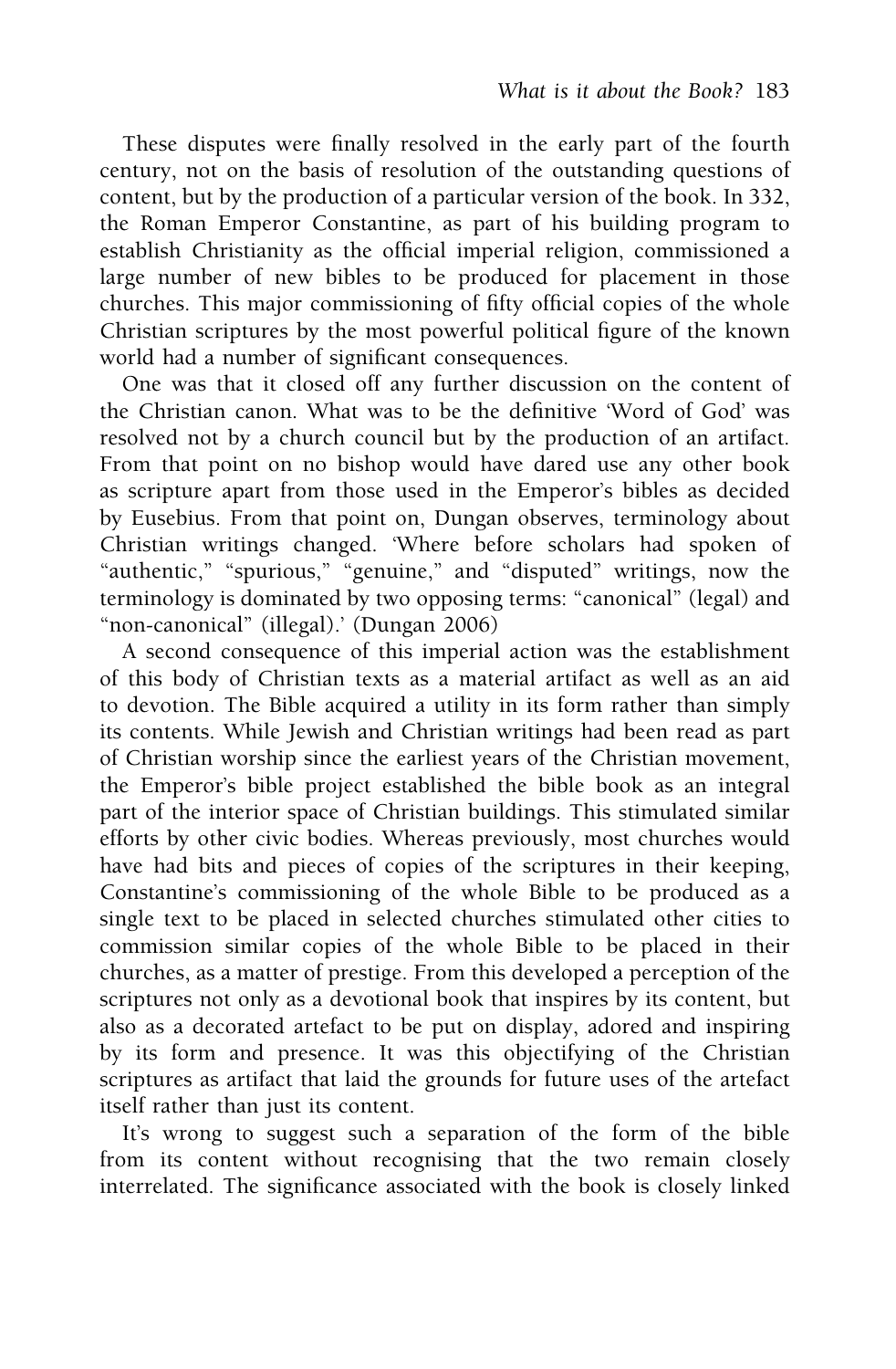## 184 STUDIES IN WORLD CHRISTIANITY

to perception of the significance of its contents. But Engelke's observation, that 'Christianity is often referred to as a "religion of the book" but strangely enough not also a "religion of readers"', draws attention to the fact that the form and content are not the same. Christians have frequently perceived and utilised the book as the Word of God as a whole, without engaging with the details of its content. Whether one form of practice – engaging with the form or content of the Bible – is more legitimate than the other has been a contested issue.

#### EMBOSSING THE ARTEFACT - EMPHASISING THE WHOLE OVER ITS PARTS

What had been done publicly in Constantine's bible project was reproduced privately. The fact that Christianity, as a religion, had a book may have been a cause of attraction for both the cultured elite and the illiterate in Graeco-Roman society, though for different reasons. As people from the educated classes were attracted to Christianity, they brought with them their literate interests and practices of collecting books, both for private reading and display, into their practice of Christian faith. Full copies of the Christian scriptures were added to private collections, and a market developed to meet that demand. This included the artistic illumination of the Bible, a practice that has continued within Christianity since then (Bologna 1988; Westwood 1988) highlighting its material character, but in the process enhancing the aura of its textual content through the aesthetics and cost of its form.

It is in this period that we see the first contentions arising over the character of the bible as a book rather than a source of textual instruction or inspiration. John Chrysostom, the Bishop of Constantinople (347–407), criticises the appropriation of the Bible as artefact rather than for its content:

for they tie up their books, and keep them always put away in cases, and all their care is for the fineness of the parchments, and the beauty of the letters, not for reading them. For they have not bought them to obtain advantage and benefit from them, but take pains about such matters to show their wealth and pride. Such is the excess of vainglory. I do not hear any one glory that he knows the contents, but that he has a book written in letters of gold. And what gain, tell me, is this? The Scriptures were not given us for this only, that we might have them in books, but that we might engrave them on our hearts. (Homily 32)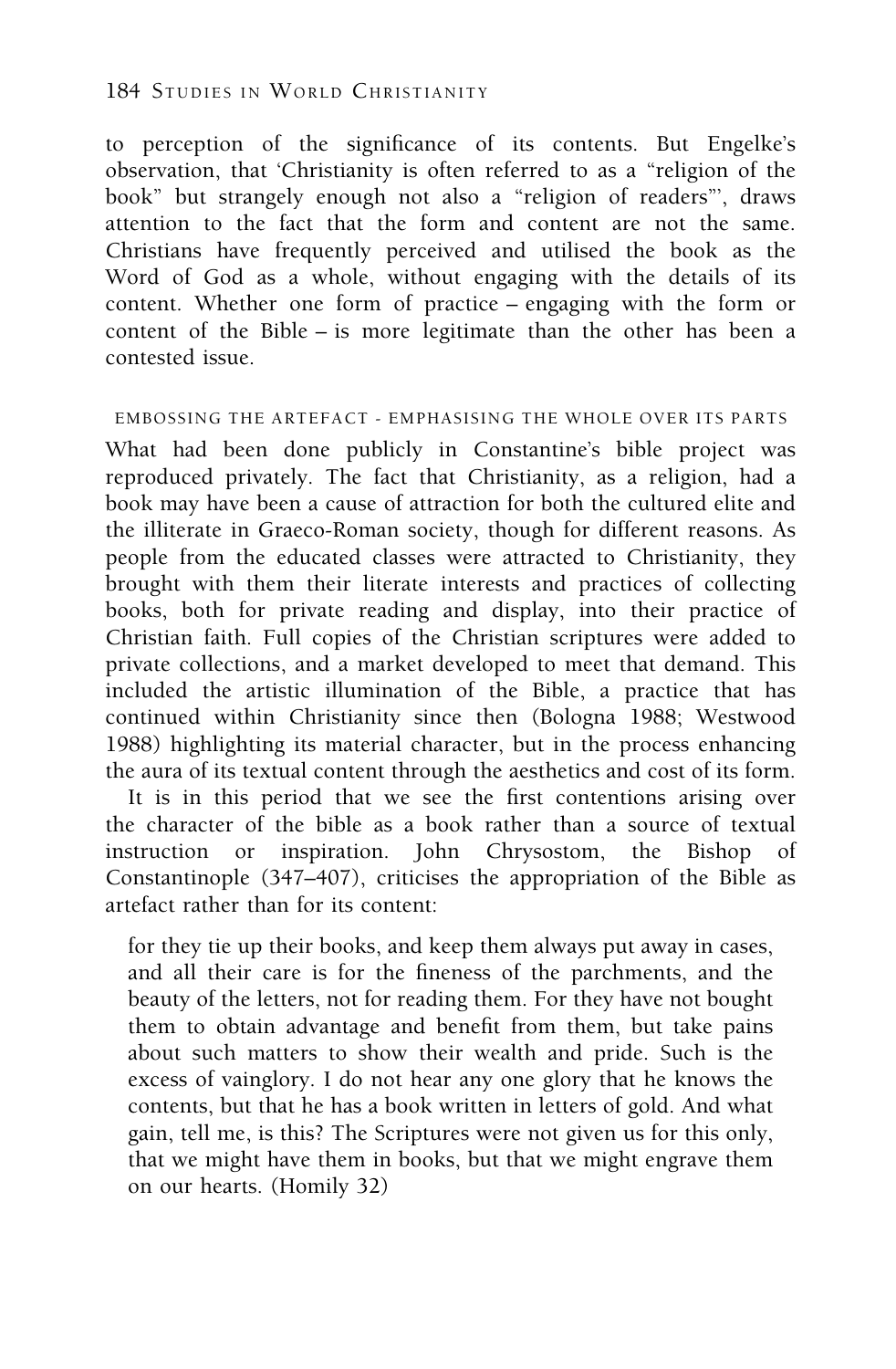In similar vein, Jerome (347–420) in several of his letters was critical of the indulgence with which the scriptures and other Christian writings were being produced. In one he bemoans the excessive concern with the appearance of the scriptures rather than their content: 'Parchments are dyed purple, gold is melted into lettering, manuscripts are decked with jewels, while Christ lies at the door naked and dying' (Epistle 22). In another, written to a woman who had asked for advice on how to raise her daughter, he cautions about not being distracted by the decorated form in which the scriptures were being produced: 'Let her treasures be not silks or gems but manuscripts of the holy scriptures; and in these let her think less of gilding, and Babylonian parchment, and arabesque patterns, than of correctness and accurate punctuation' (Epistle 107: 12).

Yet the artifactualisation of the Bible continued, with its embossment and decoration becoming the source and destination of some of the most advanced and opulent artistic expressions then known, and appreciated today as among the most beautiful art works created.

With the artefact itself being seen as possessing power, extensive practices developed related to honouring and protecting the book, ranging from protocols for handling and protecting it to curses and anathemas on those who damaged or misused it.

One cause of concern was protecting the artefact against damage. The Third Council of Constantinople passed a canon which declared a year's excommunication for anyone who injured the books of the Old and New Testaments, or cut them up or gave them to book dealers to be erased for reuse. With their key roles in the reproduction and preservation of texts, protocols for the care of books became part of the rule of many monasteries. Written curses in bibles included threats of excommunication, leprosy, condemnation to hell, or having one's eyes put out. An eleventh century edition in the Abbey of St Peter in Salzburg includes the words, 'To the bearer of the keys of heaven the Curator Parhtolt who made this book offers it with joyful heart that it may be an expiation for all sins committed by him. May he who steals it suffer violent bodily pains.' A 1461 text had simply, 'Hanging will do For him who steals you' (Drogin 1983).

Part of the reason for this was the enormous energy and cost that went into its transcription and production, particularly as copies became more intricately embossed and illuminated. In rough and unpredictable living conditions, the material form of the text was vulnerable. But part also was the perceived holiness of the text, both in the nature of its content and the physical form of that content. Precedents like the story of the protective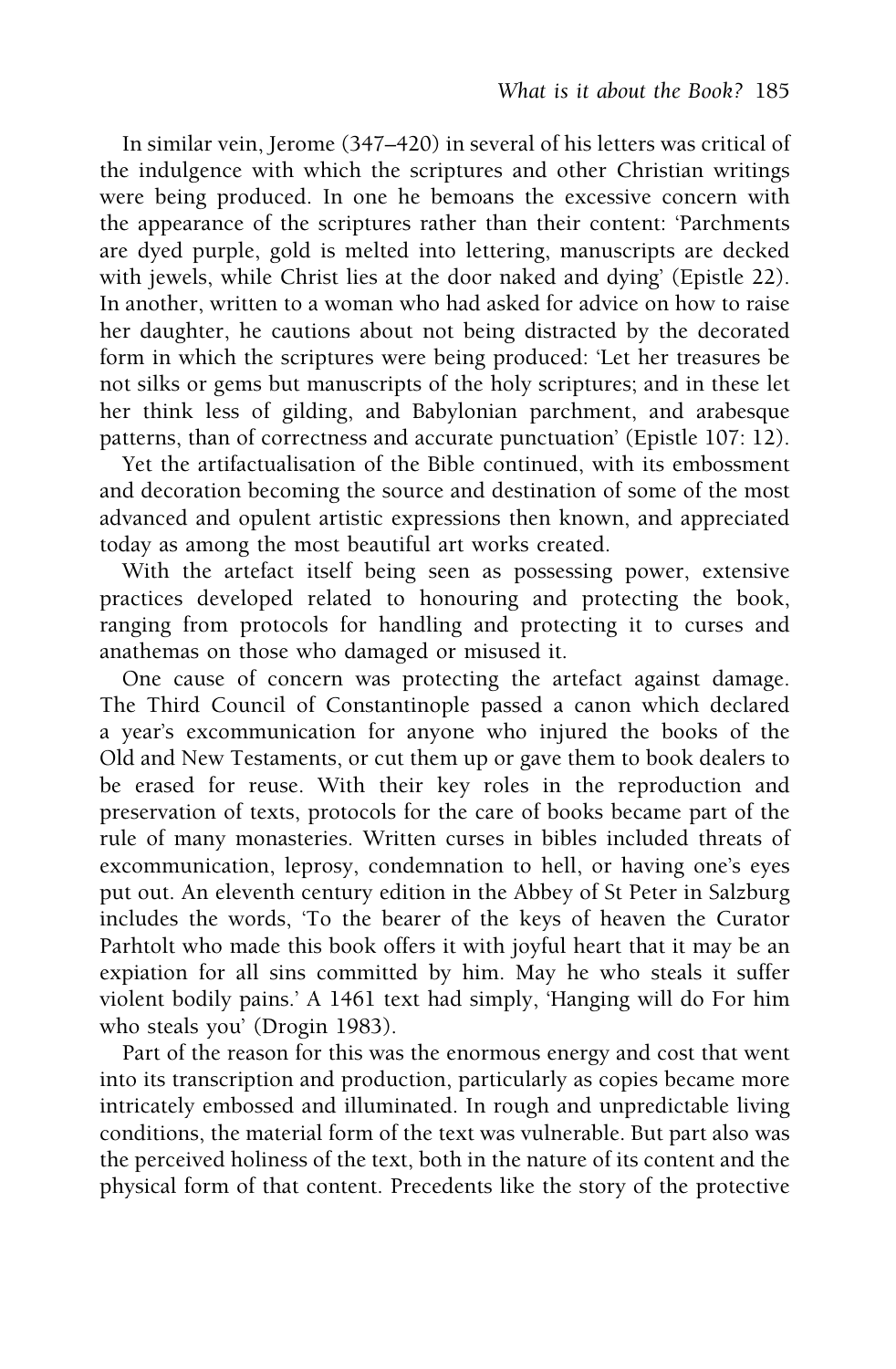force around the Ark of the Covenant that killed David's servant when he touched it inappropriately were invoked to reinforce the idea that the power of God embodied within the object of the book would act against anyone who threatened it with damage.

Another proscription was against changing the text. The changing of texts in the process of transcription was a not uncommon practice, either to amend what was seen as an earlier error of transcription, to clarify what was seen as textual ambiguity, or to deliberately change the intended meaning of the text for polemical reasons.

Part of these proscriptions, however, reflected the blurring that took place across the boundaries of material and spiritual practice, between text and form. Michelle Brown (2007) touches on this in her analysis of the medieval approach to sacred text:

Logos, the Word, was the very embodiment of the Creator, revealed to Creation through the incarnation, death and resurrection of Christ and through the abiding physical manifestation of the Gospelbook that contained his teachings, itself incarnated through the combination of divine inspiration, the quickening of human labour and the materials – animal, plant and mineral – of Creation. That book became, literally, the Word made flesh, or rather, the Word made word.

## FETISHISM AND THEOLOGICAL DIMENSIONS OF THE MATERIAL WORD OF GOD

The use of the material form of the book of the Bible as an object of power can be seen in fetishistic terms, in that the power of the things represented or symbolised is seen as being present in the object. In relation to the material Bible book, the content of the text matters only in an attributive way. It is enough that the textual meaning of the bible is appropriated in a holistic rather than particular way. For that reason, the power of the performance of the Bible book works whether the person can read it or not or understand it or not.

Many of these practices can still be seen today, consonant with Morgan's (2005) observation that 'belief happens in and through things and what people do with them'. Perception of the bible as a sacred book with perceived inherent power is reflected in a number of African Christian practices, such as tying a bible to the ailing part of a person's body to mediate healing, using the book of the bible as a divining tool for identifying a robber, and placing a bible opened at Psalm 23 under the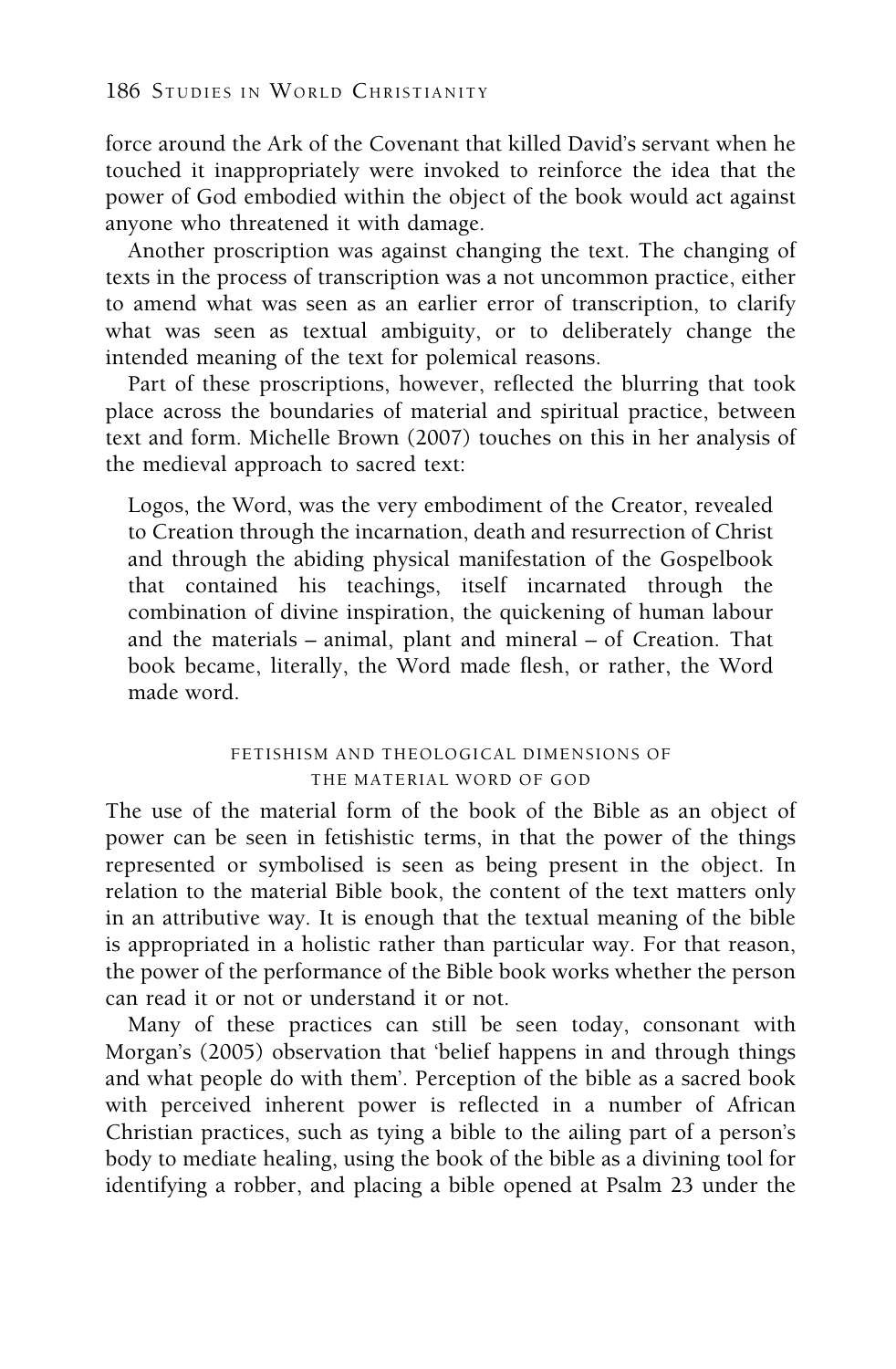pillow of a sleeping baby to protect the infant from supernatural evil. In Ghana and other African contexts, it is not uncommon for a bible to be buried in the foundation of a new house, both for symbolic purposes but also for divine support and protection. In the Church of the Twelve Apostles, one of the largest African independent churches, the Bible is placed or beaten on the head of a person thought to be possessed to help in the process of exorcism.

David Shank's account of African prophet William Wade Harris describes his use of the bible in three ways: 'sacramentally' by laying it on the heads of baptismal candidates, 'liturgically' by reading from it, and 'symbolically' by using it without opening it. Shank (1994) describes an instance of Harris' use of the bible for healing.

(Prophet Harris) again approaches the agonized soul, opens the tattered Bible and holds it before her face, the while uttering a prayer ... He now approaches her for the second time, and once more holds the Bible to her face. She gradually calms down and comes to herself. She is now as helpless as a babe. She takes her seat with others of like nature and awaits baptism.

Smalley gives examples of Haitians enacting curses by tearing a page out of the Bible that contains verses of curses, generally one of the cursed Psalms, boiling the page in water to make a tea, and giving it to a person against whom they have a grudge. According to Smalley, the curse is considered to be more potent if the text is in a French rather than a Haitian translation of the bible, because the power is seen to be greater in an international language (Smalley 1991). In many parts of sub-Saharan Africa including Ghana and Nigeria it is likewise common for people to wash particular passages with water into glasses and mugs and drink them as 'medicine.'

The power believed to reside in the book of the Bible is seen as residing in related religious materials as well. Pastor Enoch Aminu from the Pure Fire Miracle Ministries in Accra, specialises in praying for women with reproductive health problems, and recommends to women that they also keep a copy of his magazine Pure Fire on their matrimonial bed, both to ward off evil and to make effective God's power of procreation. Indigenous Pentecostal movements in sub-Saharan Africa encourage members to place their enveloped offerings in their Bibles for some time and speak their needs unto them before presentation. Students also keep their pens in the Bible for weeks prior to examinations in order to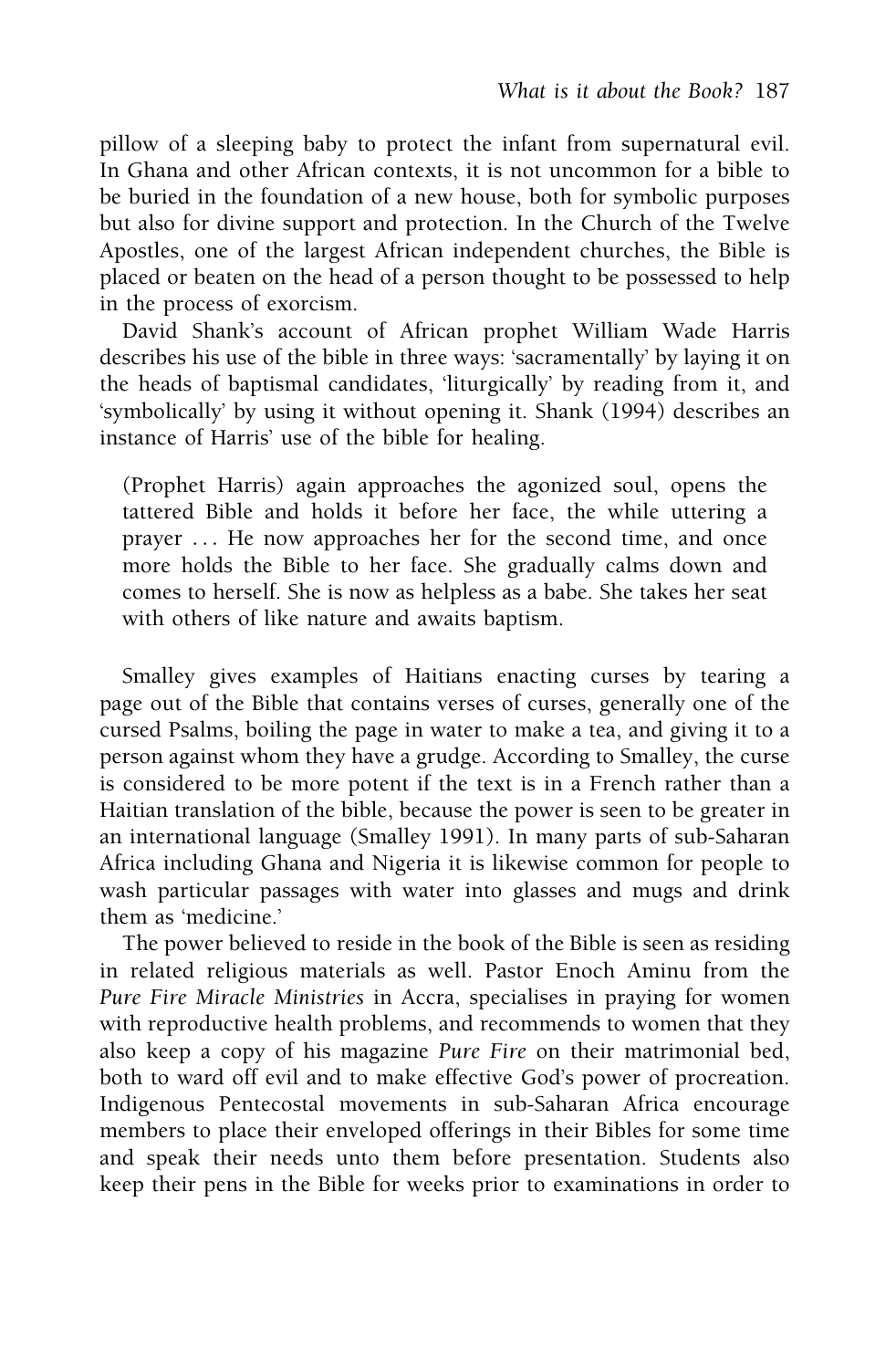get them infused with the power of the holy word. In Kiev, Ukraine, the Nigerian pastor Sunday Adelaja promotes the reception and handling of his 'inspired' books and tape recordings with reverence to contribute to their sacramental value, on occasion urging his congregation to pray and even repent of the fact that the books of the 'man of God' had not been handled as responsibly as they should.

The power inherent in the object is a factor of the sanctity, authority and power of the divine words they were seen to contain. So the power inherent in the book of the Bible was not necessarily provoked by the power of the words on the page, but the embodiment of the idea or their association with the speaker of the words. This power within the book of the Bible was enhanced in those situations where texts were still seen as esoteric objects, not fully understood, and therefore surrounded by mystique, a perception, noted by Gamble, that was present in early Christian practice as well (Gamble 1995: 237).

The concept of fetishism in its origins and later modern anthropological and psychoanalytical uses, has been seen in a culturally judgemental way as being associated with more primitive, indigenous religious practices, leading to perceptions of material performances of the object of the Bible as likewise primitive and superstitious. More recent work on the material practices of religion and the interconnections between the material and immaterial dimensions of experience, as well as a consideration of theological concepts of the nature of 'The Word,' challenge such a simple dualism.

Christian theology has always promoted a constant movement back and forth between materiality, material practice, and immaterial spiritual meaning or significations. In the concept of Jesus as the Word of God, for example, Jesus' human words are seen as manifesting a deeper immaterial reality of the Word of God. Ong (1967: 180) notes, that in the process of development of the concept of Jesus as the Word of God from patristic times on, thinking has veered away from considering the Word in terms of sound to consider the Word in terms of knowledge-by-vision, with the Word or Son as the 'image' of the Father in a visual kind of way.

Christian theology is very diverse in its understanding of what the concept of the Word of God is and the senses involved in apprehending that word. The phrase 'the Word of God' has been used variously to describe God exercising power through an act of speech; the communication of God or messages 'heard' by particular people; proclamations of the prophets based on messages they said were received from God; what is said in sermons, particularly in Protestant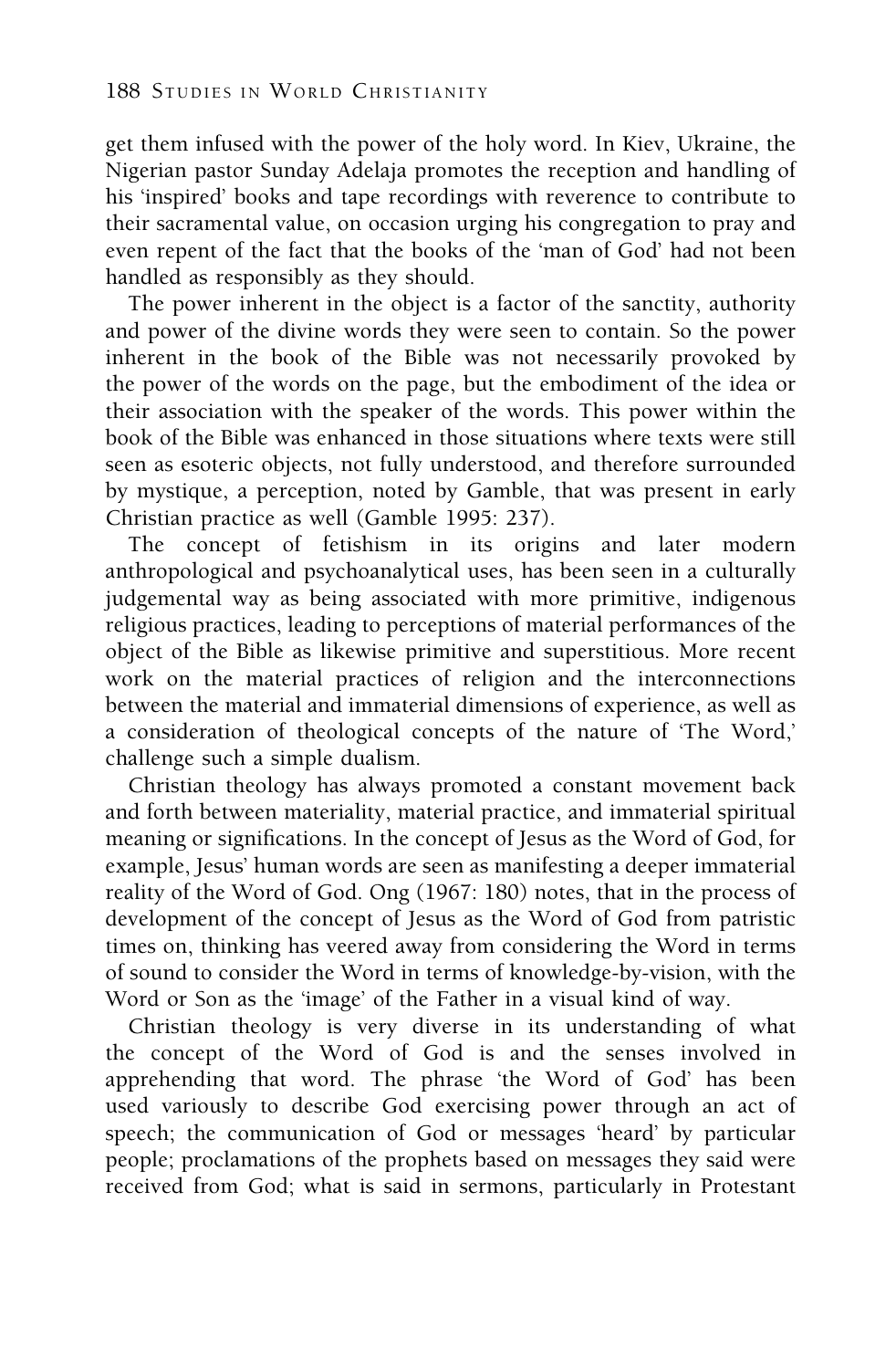churches; God's communication to those who wrote the texts of the bible; what is actually written in the texts of the Bible; the book of the Bible itself as a single object; the man Jesus; the theological concept of the phenomenon of Jesus as the Logos. To exclude the use of the object in itself for a particular purpose on the basis that the Word of God is something else is an excessively simplistic argument.

Theology also encourages significant ambiguities around the signification of the material text of the Word of God. The reconstitution of material written words is facilitated by a number of non-literal practices of reading. The allegorical in particular facilitates engagement with the material text as allegorical rather than literal in nature, leading to a ready transition of the text from the plural sense of words to the collective singular concept of The Word. This is a reflection of what Derrida talks about as the difference between the book and writing. The text is regarded as a fact of literary history or container of information and signs characterised by difference, but the book also has 'a function as a sign itself of a sense of meaning as homogenous, present as a totality.' (Gellrich 1985)

In general understanding, the Word of God comes through reading and hearing the words of the content and building a meaning from the passages. It becomes the word of God through a transformation of the literal text into a divine sub-text – from text to discourse, or a transformation of everyday language and description and proscription into God's word, a medium of communication between the eternal God and the individual. For Augustine, the Bible is the word of God in material form that has immaterial qualities.

Theologically, therefore, even the content of the material text is operating at two levels: the realistic and the theological, the material and the immaterial. The concept of the material form of the book itself having immaterial power represents a similar transfer of material realism into a supernatural immateriality.

## CULTURAL DIFFERENCE IN MATERIAL SIGNIFICATION

Material uses of the biblical text can also be understood within the context of a clash or differences in understandings of cultural signification on a number of things: the nature of symbolic representation, the relationship of the material sign and its signification; and whether religious belief is best understood as an interpretive genre or an interventionist genre.

Latino Catholic theologian Roberto Goizueta identifies this in his analysis of the differences between Latino and Euro-American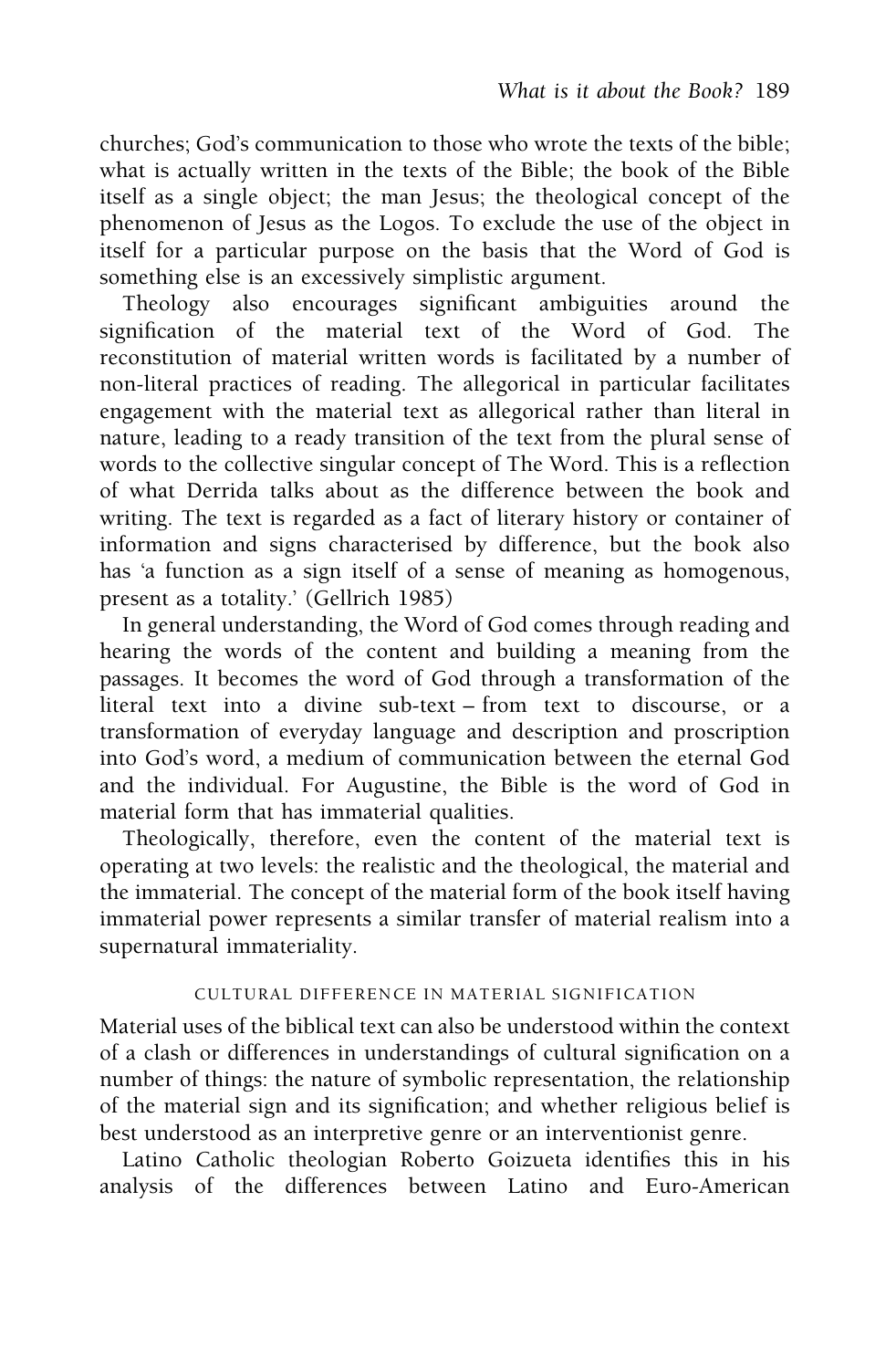Catholicism in the USA, with Latin American Catholicism being rooted in popular medieval Iberian Christianity with a more baroque character, and Anglo-Catholicism rooted in Northern European post-Tridentine Roman Catholicism with a more rationalist, precise and uniform practice. Goizueta links the difference to the different philosophical alignment with Aquinas' theological realism and materialism, in the case of Latino Catholicism, and with Ockham's nominalism, in the case of Anglo-European Catholicism.

The difference between the two comes out most clearly in their approach to symbol and ritual. The Latin American Catholic approach was based on a more organic, intrinsically symbolic worldview.

Medieval Christianity had a unified, profoundly sacramental view of the cosmos: creation everywhere revealed the abiding presence of its Creator, a living presence that infused all creation with meaning ... As the place where one encountered the living, transcendent God, all creation was assumed to be intrinsically symbolic; that is, creation re-presented God, made the transcendent God present in time and space for us, here and now. That God had not made the world only to withdraw from it, leaving it to its own devices; rather, the Creator remained intimately united to creation. (Goizueta 2004: 38)

Ockham's nominalism arose from a concern that this organic, holistic relationship between God and material creation compromised God's transcendence, and proposed instead the separation of God from creation. God was removed from the world into a supernatural sphere, with the material world pointing to God, as it were, rather than embodying God. This became the rationalist cosmology, which informed their view of the symbolic as a sign signifying another reality. It was left to the consumer to make the connection.

Medieval Christians had looked upon creation as intrinsically symbolic, making present its Creator in our midst. In the wake of nominalism and neo-scholasticism, however, the ultimate meaning of creation could no longer be encountered in creation, which could exist independently of its Creator; now meaning have to be imputed to creation, or imposed upon it from without. From without, the rational mind would impose a meaningful order on a world that itself lacked intrinsic meaning. Physical existence no longer 'revealed' a God who lived in its very midst; now, physical existence 'pointed to; a God who related to the world extrinsically; it was left up to the rational individual to make the connection ... If there were a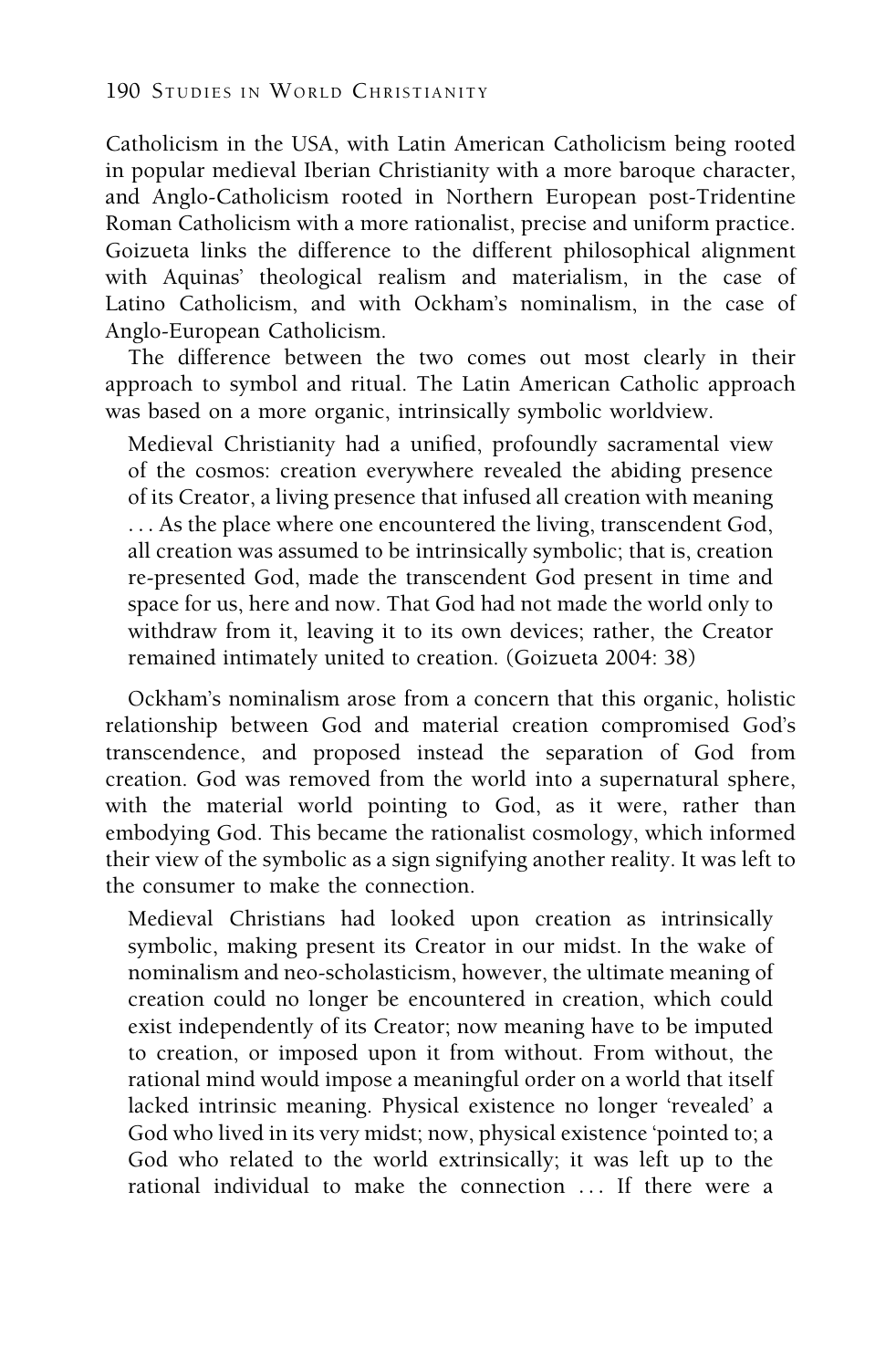relationship between God and creation, it would have to be one forged and explained by the human intellect ... From sometime in the sixteenth century on, the world-as-symbol could only point away from itself to a God who remained impassible and aloof. Creation would no longer be a privileged place of encounter with the Sacred but a mere sign pointing elsewhere ... (Goizueta 2004: 40)

This dominant modernist theological view of the symbol explains the problem that modern Christianity has with the use of the material object of the book as a spiritual tool. It reflects a cultural position of evolutionary superiority, which positions rational Christianity as the more advanced understanding, and the realist position and its contemporary expressions which it departed from as primitive and superstitious. Goizueta considers this as one of the ongoing tensions between Latin American and Anglo-American Catholicism today.

One might even argue that it is precisely the Latino (and medieval) 'realist' or 'materialist' notion of symbol and ritual that modern western Christians find most distasteful among Latinos/as, dismissing such ideas as mere infantile superstition in the face of more rationalist (read 'mature') understandings of religious symbol, ritual and faith. (Goizueta 2004: 38)

If you apply this analysis to different understandings of how the material book of the Bible becomes the Word of God, you can see similar differences at work, with the rationalist view seeing the material text as valid only in pointing to a reality beyond itself. The connection, as Goizueta suggests, is a rational one that needs to be forged and explained by the human intellect. In the more realist or materialist view, the material embodies the reality.

This links to a second dimension of this cultural difference, and that is the nature of spiritual reality between these two perspectives, and whether spiritual reality is fundamentally a material presence or force, or a rationally ascribed characteristic.

In a way similar to Goizueta's description of Latino Catholic Christianity, it is common for Africans to hold a sacramental view of the universe in which the differences between what is physical and what is spiritual are less demarcated than in the rationalist West. Good and evil are not just moral evaluations of the significance of particular actions, but spiritual forces equivalent to physical forces that have direct material impact and consequences. As Ghanian theologian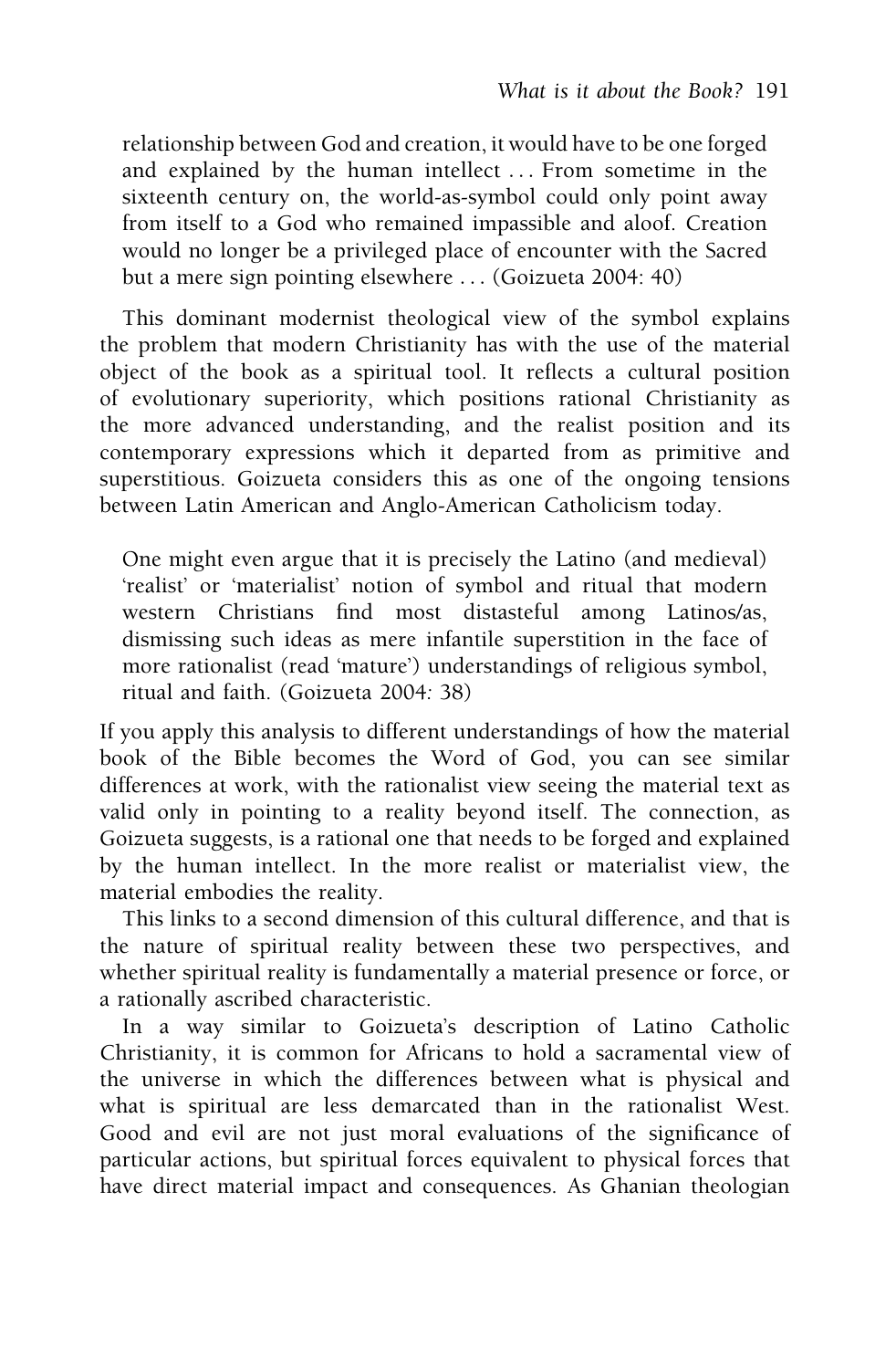Kwame Bediako (1995) explains, in the African context, the 'physical' acts as vehicle for 'spiritual' realities. In the face of this, the significance of religion is not just as a rational interpretive or ritualistic symbolic ordering of the universe, but a source of devices by which one enlists the power of good against the forces of evil.

African cultures share a similar sacramental worldview with Pentecostal Christians whose pneumatic emphases include the ability of the Spirit to mediate God's power and presence through words and objects (Asamoah-Gyadu 2005). In line with this, African-led Pentecostalism innovatively utilises new media in fascinating ways to mediate the 'anointing' of the Holy Spirit. Words, texts and images of the anointed of God, when reduced to print or captured on various audiovisual storage systems, are believed to possess the same powers that inspired their initial oral delivery.

The same material qualities are seen in the power of the materiality of the Bible. When faced daily with spiritual forces, the religious response in this context is not a passive interpretive one, nor a rationalist one of reinterpretation, it is an activist, interventionist one of countering spiritual forces encountered in the material world with spiritual resources embodied in material objects. In this situation, the application of the material book of the Bible is one of the tools.

Peter Horsfield is Professor of Communication and Associate Dean in the School of Media and Communication at RMIT University in Melbourne, Australia. He is a member of the Board of the Media Religion and Culture Project (Chicago) and Chair of the Management Committee of the Porticus Fellowship Program for Research in Media Religion and Culture. His research and publication interests for many years have been in the interface between media and Christianity.

Kwabena Asamoah-Gyadu is Professor of Contemporary African Christianity and Pentecostal-Charismatic Theology at the Trinity Theological Seminary at Legon in Accra, Ghana. He teaches courses on New Religious Movements and New Media and Theology and Media in Africa and has published extensively in those areas.

#### REFERENCES

Asamoah-Gyadu, K. 2005. 'Unction to Function: Reinventing the Oil of Influence in African Pentecostalism'; Journal of Pentecostal Theology 13 (2): 231–56.

Bediako, K. 1995. Christianity in Africa: the Renewal of a non-Western Religion. Edinburgh: Edinburgh University Press.